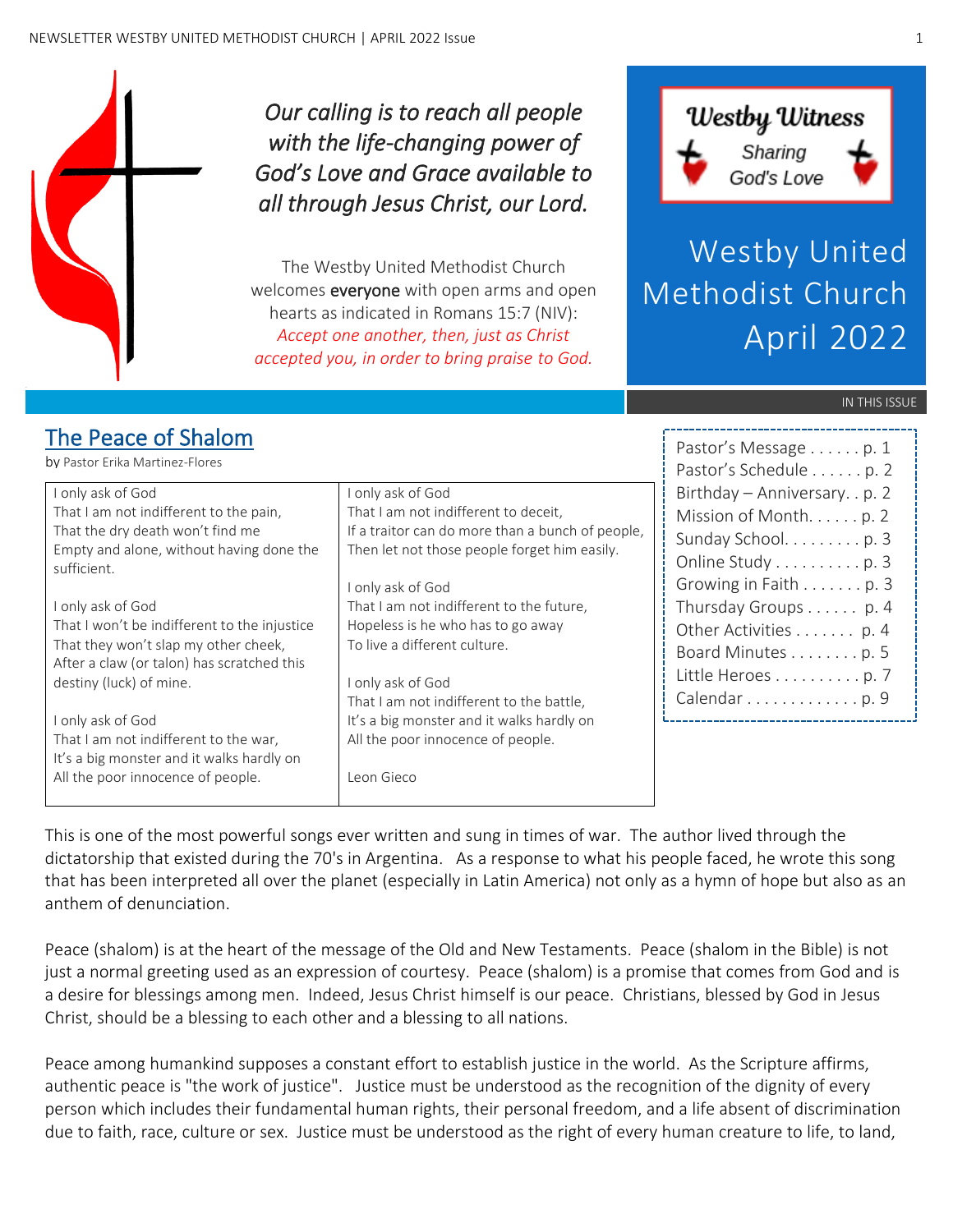to food, to water, to an education that makes them fully aware of their rights which will empower their selfdetermination. Above all, this personal good presupposes the common good and social justice with peace.

Peace is the gift of forgiveness, redemption, and new creation. Like love, joy, mercy and kindness, peace is also the fruit of the Holy Spirit. The kingdom of God is justice, peace, and joy in the Spirit.

This hope must animate our prayer ever more profoundly. It is necessary to continually implore God for peace so that God will grant it to us and preserve it. But the weapon of prayer also strengthens our commitment to change situations of injustice and to work together with a view that builds a more just world.

Faced with the terrible evil of the lack of peace, faced with the endless chain of mourning caused by war, we only have one alternative: to bear witness to the Peace of God. "Blessed are those

who work for peace, for they will be called children of God" (Matthew 5: 9). Therefore, the Church is called to be a sign, instrument and witness of peace, peace with God and among men.

May God be with all of you, Pastor Erika Martinez-Flores

#### Pastor Erika's Schedule:

Thursday at Westby UMC – 10:00 AM - 1:00 PM

• 3<sup>rd</sup> Thursday of the month (11:30 AM - 1:00 PM) Sunday morning before worship – 8:30 AM – 8:50 AM

Please feel free to call or email Pastor Erika if you'd like to talk to her during the week

## April Birthdays

April 17 – Roger Zogg





 $\overline{a}$ 

#### Mission of the Month – Church Beautification

Spring is the time we celebrate the resurrection, and new beginnings. It is a time of renewal, a time when we like to see everything fresh and clean and more beautiful than ever. This year, that will include our own beautiful house of worship.

You may have noticed that the cracks and holes in the church, kitchen and fellowship hall walls and ceilings have already been repaired. The next step is to paint. Our April mission of the month will hopefully provide enough money to buy the paint and finish the job. In the bulletin (and on the back table in the church narthex) you will find brightly colored

envelopes with paint-can shapes on them for you to use to bring your contributions toward the beautification of the church. Our hope is that members and friends will donate enough money to not only buy the paint and get the painting done, but to do some other beautification projects. The more money we raise, and the more time and effort we put in, the more beautiful we can make the house of God. Please make checks payable to the church with the words "Paint" or "Church Beautification" on the memo line. Thank you in advance for your participation is these projects.

#### *Contact Information:*

Cell Phone: 919-478-3584 Direct Office Phone: 608-638-7627 Parsonage Phone: 608-637-7614 Email: pastor-vw@driftlessministry.org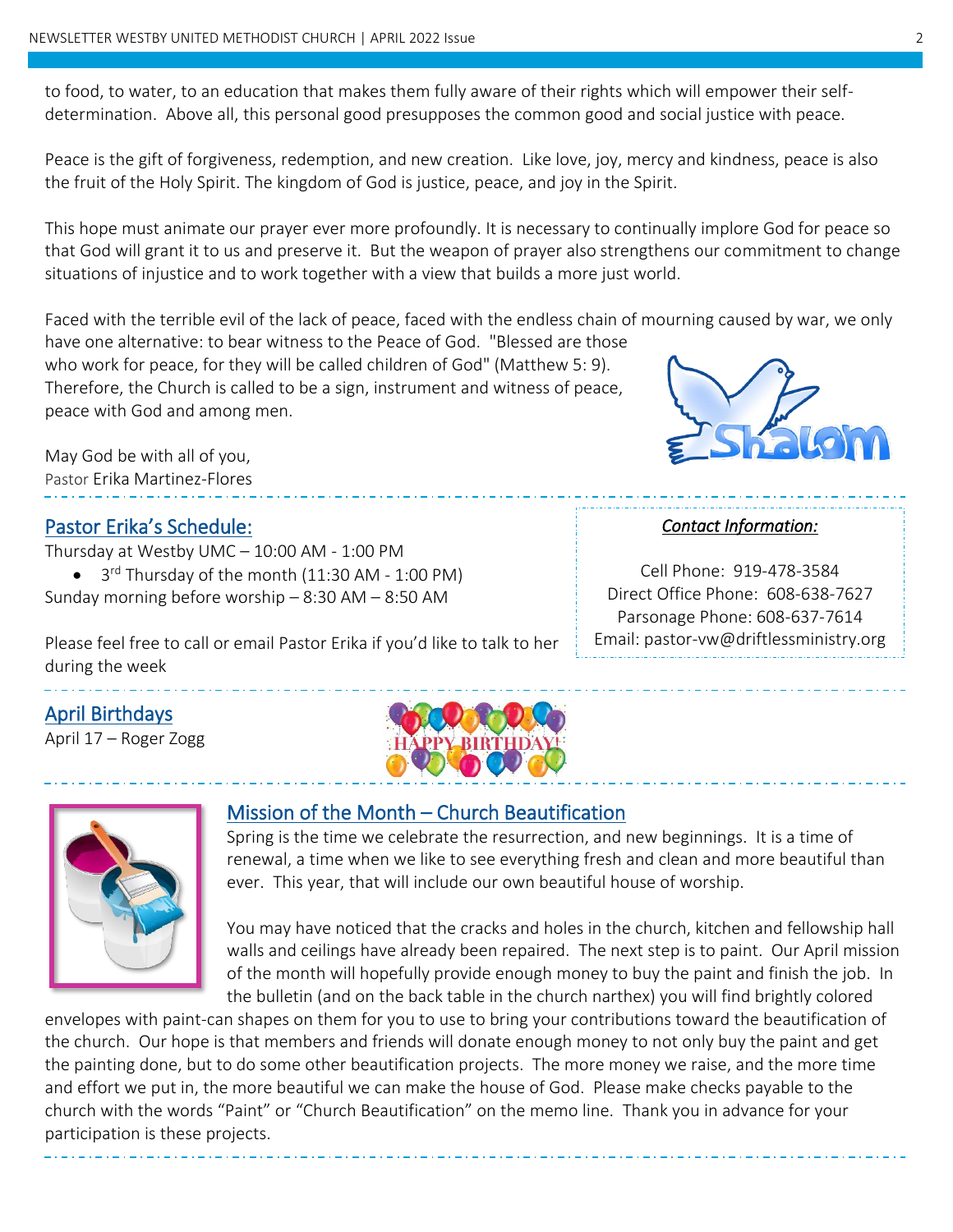

#### Sunday School News

The Sunday school crew enjoyed a sunny winter afternoon snow tubing on the hills of Whitetail Ridge on February 26. There were 9 kids and 8 adults from the Westby church, and we were joined by others from the Viroqua church. The lanes were very fast, and more than one hat flew off on the way down! A fun way to spend a winter day.

In the weeks leading up to Easter, we will be learning about the life of Jesus and the important events of Holy Week.

#### SAVE the DATE:

Í

- Sunday, April 10  $\sim$  Palm Sunday @ 9:00 | The Sunday School Crew will present the music and message during the Worship Service. Fellowship time with coffee and snacks after church. Sunday school will follow.
- Sunday, April 17 ~ Easter Sunday | There will be no Sunday school. Worship Service @ 9:00.
- Sunday, April 24 ~ Confirmation Sunday | Adey Oliver will be confirmed during the Worship Service. Please come and be a part of Adey's special day. Sunday school will follow.
- Sunday, May 1 ~ Last day of Sunday school | End of the "school year" party

#### Growing in Faith Study Group

As we continue our discussion of 1 Corinthians, this month, we will meet on Wednesday, April 13th at 6:00 PM to discuss Lesson 8 (Spiritual Gifts - 1 Corinthians 12:1-11) and on Wednesday, April 27th at 6:00 PM to discuss Lesson 10 (True Love - 1 Corinthians 13:1-13).

Please come and join us for a time of fellowship and thought-provoking discussion, even if you don't have the book.





#### April Online Studies – Preparing to Celebrate at Easter & Red-Letter Day

After we finish with the online Lenten Devotional study on April 10, please join us as we prepare to celebrate Easter and reflect on the sacrifice that Jesus made so we can have the gift of salvation. Our first study, Celebrate Christ at Easter will encourage us to focus our thoughts and enhance our experiences leading up to Easter Sunday. The 2<sup>nd</sup> study for April, Red-Letter Day, will continue by examining Jesus' final words on the cross and His victorious triumph over death.

- Celebrate Christ at Easter will be being on April 11<sup>th</sup>. Here is the link to join this 7-day online study: <https://bible.com/p/50210781/181bbeb260770ddb1ee6a8c9e527b353>
- Red-Letter Day will begin on April 18<sup>th</sup>. Here is the link to join this 12-day online study: <https://bible.com/p/50210812/6a6f089b8f4c380b81d43a69a2bc23e9>

This online study can be accessed through the Bible App or [bible.com](http://www.bible.com/) website, which are free resources. In addition to wonderful devotional/reading plans, they provide a verse of the day, and you will be able to read the Bible in a wide variety of versions. The Bible App is available in your app store on your mobile device, or accessible online at [www.bible.com.](file:///C:/Users/Paul/Documents/Linda/Church%20Newsletter/Oct2021/www.bible.com)

#### Confirmation Sunday – April 24

j

֧֪֖֚֞֝֬֝֬֝֬֝

On Sunday, April 24<sup>th</sup>, Adey Oliver will be confirmed during worship. Please and join us as we encourage Adey as makes this declaration of her faith and becomes a professing member of our church.

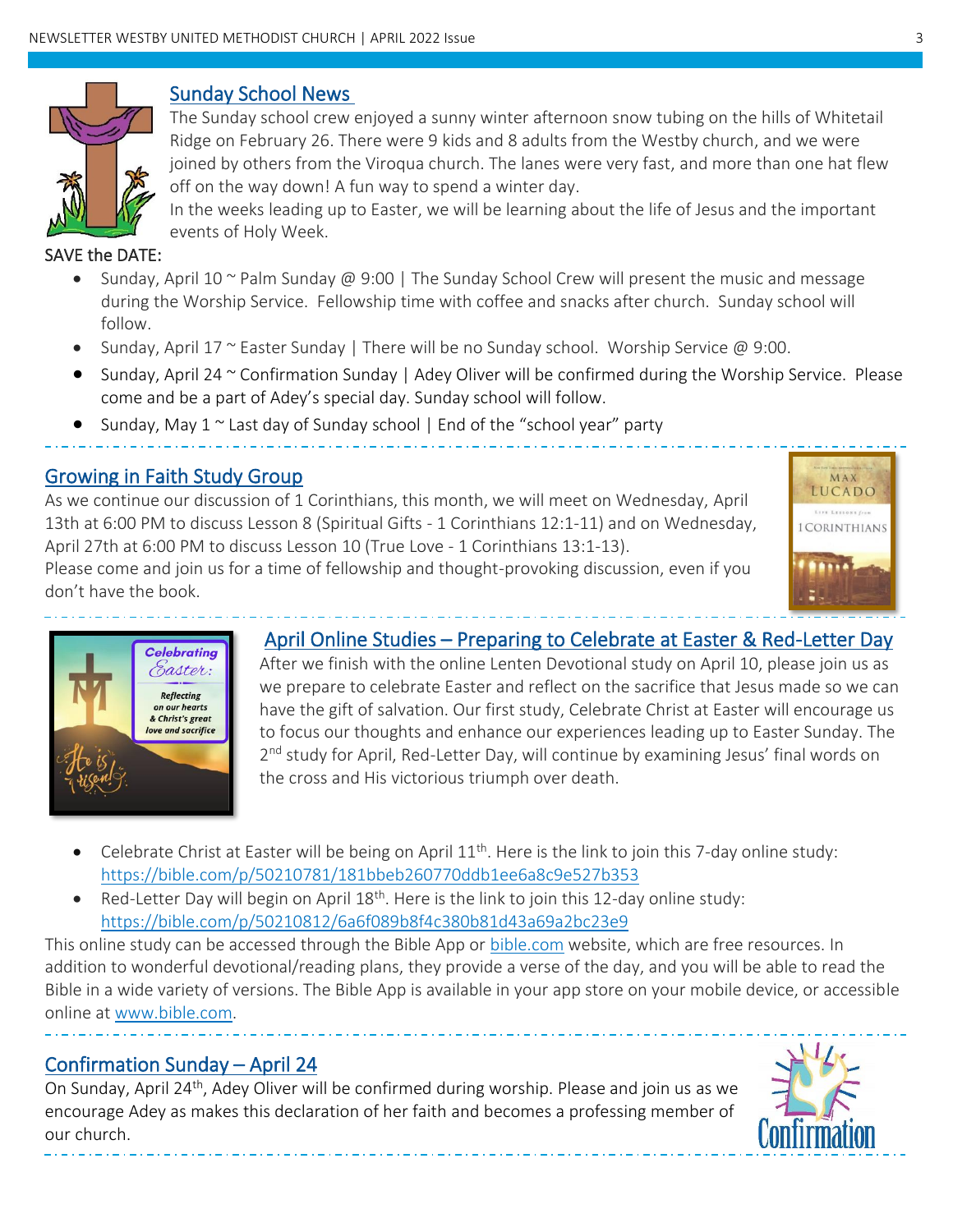

## Thursday Morning Bible Study

Come and join us on Thursday, April  $21^{st}$  for our monthly morning Bible study group. We will continue with studying the book of Psalm, lead by Pastor Erika. We'll start at 11:30 AM, so come for a time of learning, good discussion and fellowship.

## Thursday Morning Prayer Group

Please join our monthly Prayer Group on Thursday, April 7<sup>th</sup> at 10:00 AM for a time of fellowship with our Lord through prayer. Everyone who attends can offer up prayer requests, then the group prays for these requests. Praying starts with whoever feels like beginning then anyone can add their prayers. Pastor Erika does the ending prayer. The time commitment can vary from 15-60 minutes. We will place a prayer request box in the narthex so anyone can drop their prayer requests in the box and this group will pray for them. Prayer is powerful, so it's important that we prayer together to combine our prayer strengths.





#### Palm Sunday – Special Events

On Palm Sunday, April 10<sup>th</sup>, there will be some special events. The first special event will be that the Sunday school students will perform and give a message during the worship service. The second event will be that there will be a special fellowship time afterwards with a wide variety of treats to eat while we're visiting with each other. Please come and join us as we worship our Lord, enjoy a special performance and spend time in fellowship.

## Maundy Thursday Joint Service

On Maundy Thursday, April 14<sup>th</sup>, we will have a joint service with Viroqua UMC. The service will be held at Viroqua UMC and will begin at 6:00 PM. Communion will be offered during this special time of worship.





## Easter Sunday

Easter is Sunday, April  $17<sup>th</sup>$ . Please come and join us as we celebrate the resurrection of our Lord and our gift of salvation that Jesus gave to us through his sacrifice. Worship will begin at 9:00 AM.

## Westby Senior Meal Site

The Westby Senior Meal Site is open again and is hosted at our church. Meals are available on Monday-Thursday and are served at 11:30 AM. Please call 608-637-5201 by 9:00 AM on the day you would like to come and have a meal at this serving site. Jane Gaskell is now the server for the meal site at our church.





## Church Lawn Mowing Job

We need someone to mow the church lawn this year. This person needs to provide their own mower and gas. The pay is \$25 per time the lawn is mowed. If you are interested or know of anyone who may be interested in this job, please have them contact the church at 608-634-3206 or [westby-umc@driftlessministry.org](mailto:westby-umc@driftlessministry.org) for more details.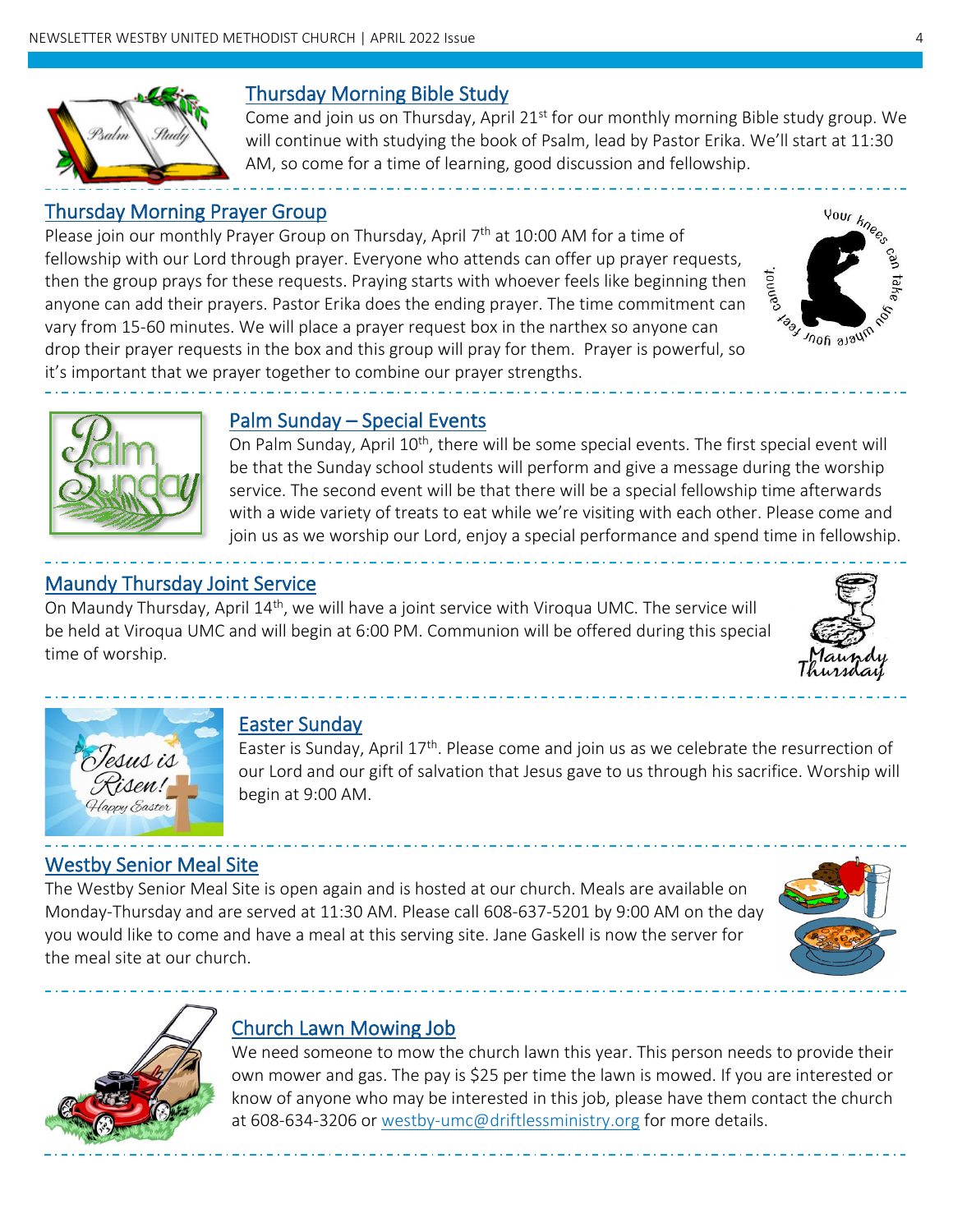#### Westby United Methodist Church - Board Meeting *I* March 16, 2022

Present: Verna Drake, Ardith Hoff, Jean Shore, Jane Gaskell, Tim Gaskell, Tom Sharratt and Linda Weilnau Opening: Tim Gaskell opened with prayer.

Approval of Minutes: The minutes of the February board meeting were emailed to the board and published in the March newsletter, so they could be reviewed prior to the meeting. Verna Drake and Ardith Hoff motioned to approve the minutes. Motion passed.

Treasurer's Report: Verna Drake provided the financial reports, which included the report for the month of February, Year-to-Date report, special accounts, and the credit card statement. These reports were emailed to the board prior to the meeting. Verna Drake submitted the Ezra Stats reports, filed the annual cemetery state report and filed the bi-annual property tax exempt form. Jane Gaskell reported that the Sunday School account covered the cost of snow tubing for the Sunday School students who attended this event the end of February. Jean Shore and Jane Gaskell motioned to approve the treasurers report. Motion passed.

#### Old Business:

 Review COVID Policy – It was decided to continue with the policy of it being optional to wear masks and still practice social distancing when sitting in the sanctuary. We will continue to have the tables spaced out more in the fellowship hall to allow for more distancing.

#### New Business:

- $\mathbf{\hat{P}}$  Painting and Fixing Interior Walls Tom Sharratt presented the bill from Grant Johnson for fixing the cracks in the walls and ceiling in the fellowship hall and kitchen. The total was \$1,275. Tom also obtained bids for painting the fellowship hall and sanctuary from 3 different people. The bids didn't include the Sunday school rooms, Pastor's office, library or small conference room. The bids were from Jim Green, Al Felton and Sheryl Davidson. The bids ranged from \$2,900 to \$6,200. It was decided that we need to determine if we are going to do the painting ourselves or do fund raising to cover the expense of this project. We will ask if the bids can be valid through the end of June 2022 to give us time to consider our options.
- Events/Activities for Palm Sunday, Holy Week and Easter There will be a joint Maundy Thursday service with Viroqua UMC at Viroqua. Jane Gaskell is going to check if there are any plans for a Westby Community Good Friday service this year.
- Mowing and Sidewalk Snow Removal Chad Oliver isn't able to do sidewalk snow removal or lawn mowing for us anymore due to health issues. We will need to find someone to do this. Linda Weilnau will post a notice for this job opening on Facebook and the website.
- $\mathbf{\hat{T}}$  Set Apart Virtual Conference (April 1 May 31) We are going to see if there is a group rate, other than individual registration fees for this event so we could show it at church and then invite women from the other area Methodist churches and the churches in Westby. If we can do a group rate, the potential date for this would be Saturday, April 30<sup>th</sup>. Linda Weilnau will inquire about a possible group rate. If we can't get a group rate, we will not be doing this event.
- DMC Disabilities Grant Due March 31, 2022 We need to include the Accessibility Audit when we submit this grant. Linda Weilnau started to fill out this grant and discovered that it required detailed information about the project (project completion date, cost of labor, cost of materials, standards and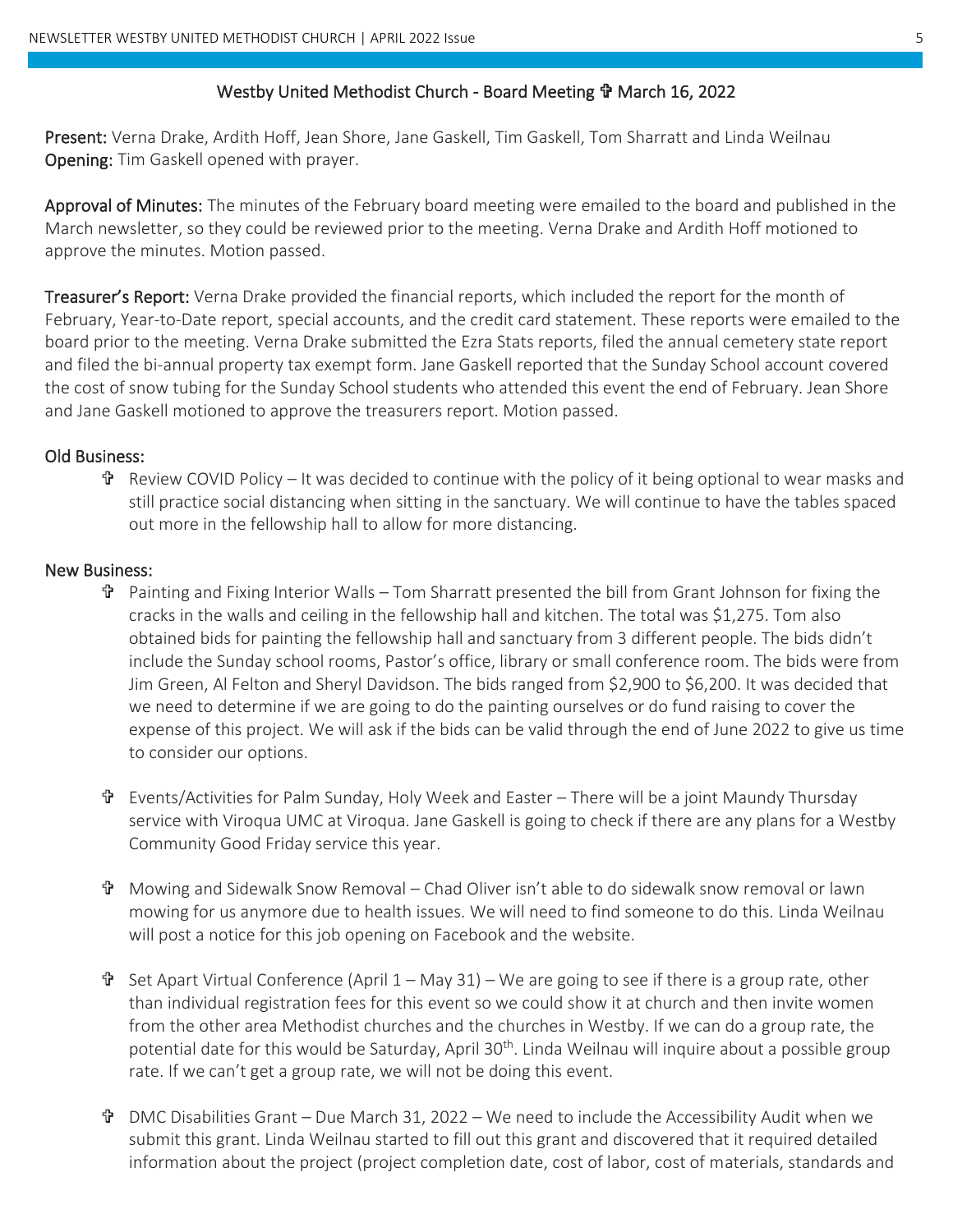codes being used). We currently don't have any of this information and it is going to take some time to gather these details. We need to get an estimate of the cost of the mechanism for opening the door and getting it installed. We may also need to purchase a new door, in addition to adjusting the entrance platform so it slopes up to the door. It was decided to continue to gather this information and then apply for the grant in January 2023.

- Senior Meal Site They are going to open the Westby Senior Meal Site on March 28th. Jane Gaskell is going to be the server for this site.
- $\mathbf{\hat{T}}$  Use of Fellowship Hall Verna Drake asked to use the fellowship hall on April 16<sup>th</sup> for a birthday party. This was approved.
- $\mathbf{\hat{T}}$  Cemetery Mowing The cost of mowing the cemetery for this coming summer will be \$575. It will be mowed every other week. There was also tree trimming done around the stones and near the road so you don't hit your head on the low hanging branches.

#### Business from Board Committees:

- Trustees This was covered under New Business.
- $\mathbf{\hat{P}}$  SPRC Verna Drake attended the recommended SPRC training session.
- Worship We want to have special snacks for Palm Sunday during fellowship. Jane Gaskell wants to have the Praise Group sing on Easter Sunday.
- $\mathbf{\hat{F}}$  Education On Palm Sunday, the Sunday School students will present a message and sing songs during worship. Currently the students are learning about the miracles of Jesus. They will be making ornaments relating to the lessons leading up to Easter. The ornaments will be put on the tree in the back of the sanctuary. Pastor Erika was wondering if we might have an egg hunt. Jane Gaskell mentioned having the stations of the cross or painting a rock with the 3 crosses on it for Easter. Confirmation is April 24<sup>th</sup>. Adey Oliver will be confirmed. The last day of Sunday school will be May 1.
- Lay Leadership No report.
- Missions It was suggested to have building repairs or church beautification as the April mission of the month. Another suggestion was to have a fund raiser where people would "purchase" and item, possibly a paper cut-out of a paint can or a piece of the church and have this money go towards the building funds.

Pastor's Report: Pastor Erika was not available due to Lenten Service at Viroqua UMC.

Jean Shore motioned to adjourn. Meeting was adjourned. Minutes submitted by Linda Weilnau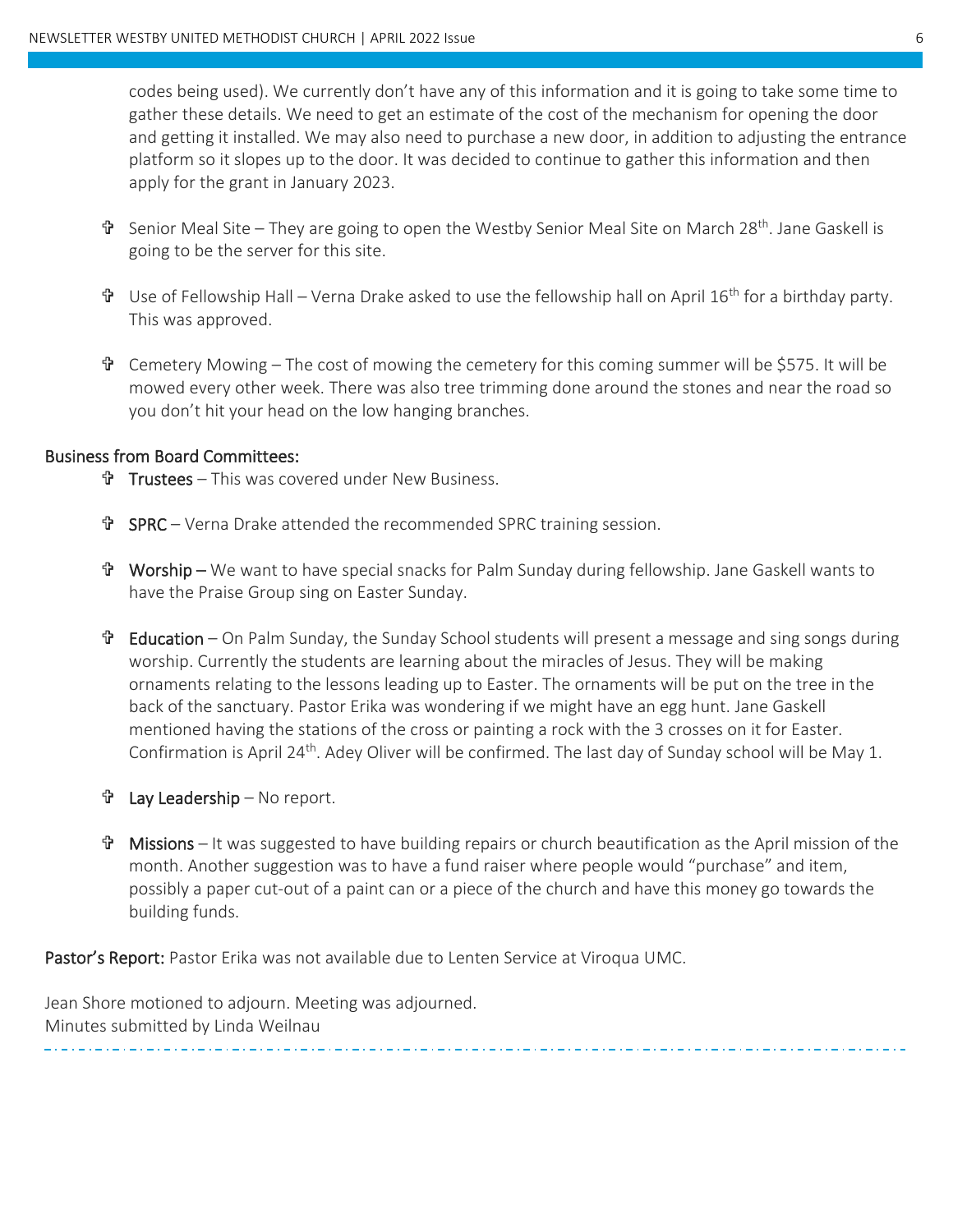#### LITTLE HEROES FROM THE BIBLE

Young in their age, but not in their willingness to be used by God. Sometimes we think that God only uses great leaders and those who are mature in faith, but God can use anyone who has a humble and obedient heart. This is the case of these boys and girls. Despite their young age, they were great heroes in biblical history for God's will to be done. Throughout this year we will be meeting some of these great little heroes.

This is just an aid to encourage you, dear parents, to take time out and sit down with your children and share exciting family Bible stories. Do not forget at the beginning and at the end of each time, to pray to put yourself and your family in God's hands through prayer.

# **ESTHER, THE BRAVE QUEEN**

ESTHER 4:1-16

Many years ago, the people of Israel were forced to leave their country to go and serve a country called Persia. The king of this country called Ahasuerus, on the advice of his minister Haman, wants to kill all the Jews in his kingdom.

Esther was a Jewish girl who had been taken captive. After her parents died, she was adopted by her cousin, Mordecai, who raised her as if she were her own daughter. King Xerxes needed a new queen and Esther was selected from among many young women.

Haman was a high-ranking official and he did not like the Jews. He did not particularly like Mordecai. So Haman decided to destroy all his people, who were also Esther's people. The king did not know that Esther was Jewish. What was Esther going to do? She did not want her people to be destroyed. She was afraid that if she asked the king to stop Haman's plan, she would die and if she didn't ask the king, her people would be destroyed.

Esther prayed. Her servants of hers prayed. Mordecai prayed. The Jewish people prayed. So, Esther decided to appear before the king. She was very brave and loved her people very much from her and from God. She saved her people from her from Haman's evil plan. Although the word God is not recorded in the book of Esther, His work from him, His guidance from him, His protection from him is there for us to hear. When we listen to God, we can do great things.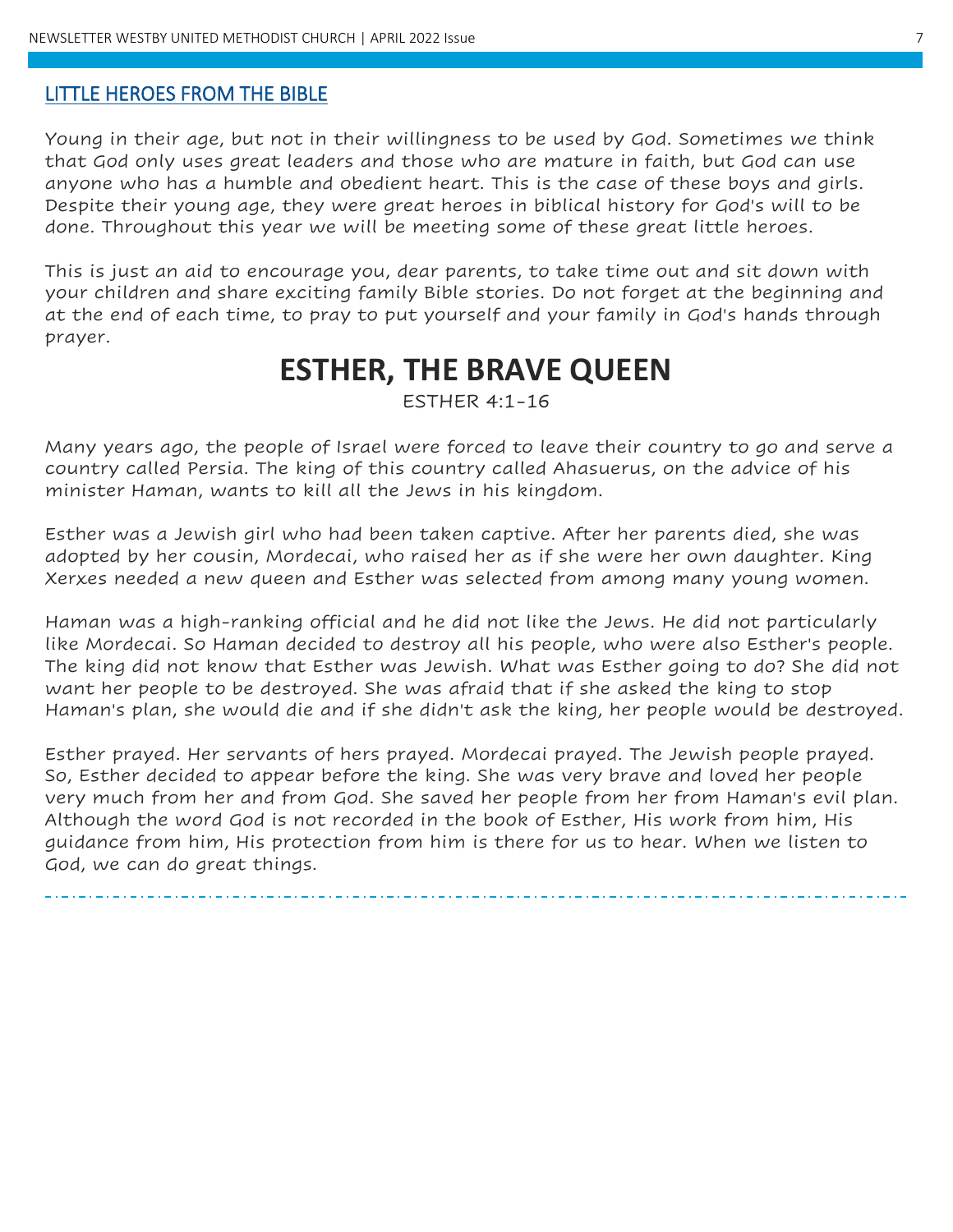